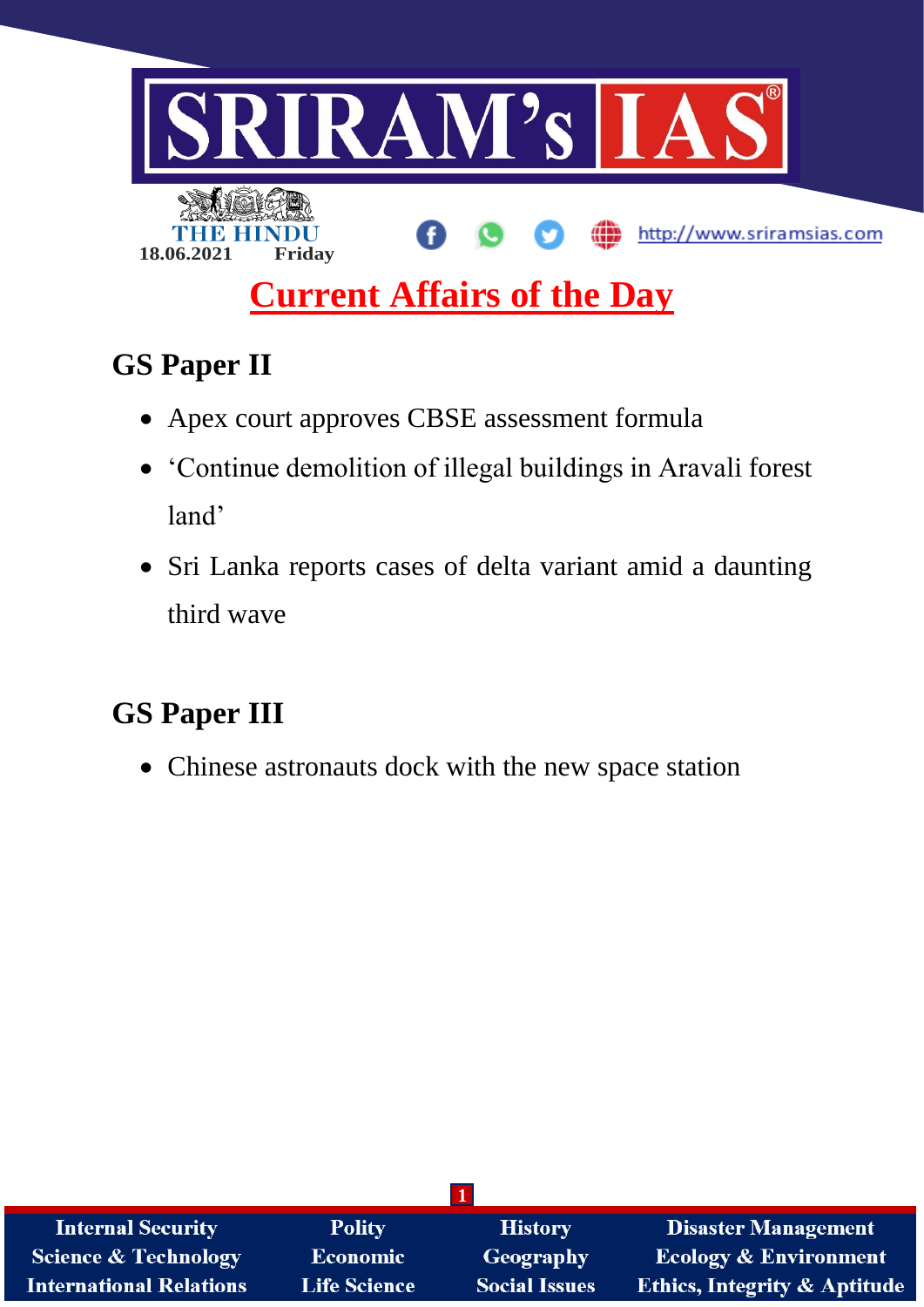

- 1. The Supreme Court gave in principle clearance to the schemes placed on record by the CBSE and the ICSE to assess the final marks of Class 12 students whose exams were cancelled due to COVID-19.
- 2. The CBSE has divided the marks assessment process into two components theory and practical. The theory component would be assessed by first giving 30% weightage to average scores obtained by the students in Class 10 in their three best performing subjects out of a total five. Secondly, another 30% weightage would be given to marks based on the theory component of the final exam taken in Class 11. Finally, 40% weightage would be given for marks obtained in one or more unit tests, mid-term exams and pre-board exams in Class 12.
- 3. So, if the total marks for theory is 80, the 30% weightage of Classes 10 and 11 would come to 24 marks each and the 40% weightage derived from performances in tests conducted in Class 12 would translate to the remaining 32 marks.
- 4. On the practical side, calculation would be on the "actual basis" of the marks uploaded by the schools on the CBSE's portal.

### **'Continue demolition of illegal buildings in Aravali forest land'**

- 1. The Supreme Court refused to halt the demolition of about 10,000 unauthorised residential constructions encroaching into the ecologically fragile Aravali forest land near Lakarpur Khori village in Haryana.
- 2. The Supreme Court had refused to give encroachers any quarter on June 7 while ordering the demolition. The court had categorically said that "landgrabbers cannot take the refuge of the rule of law" and demand fairness.
- 3. The Bench said the residents had enough time to prove their claims in accordance with a notification issued by Haryana in 2020. The court said the onus was on the State to rehabilitate the residents in compliance with a 2003 scheme. The demolition would continue.

| <b>Internal Security</b>        | <b>Polity</b>       | <b>History</b>       | <b>Disaster Management</b>              |
|---------------------------------|---------------------|----------------------|-----------------------------------------|
| <b>Science &amp; Technology</b> | <b>Economic</b>     | Geography            | <b>Ecology &amp; Environment</b>        |
| <b>International Relations</b>  | <b>Life Science</b> | <b>Social Issues</b> | <b>Ethics, Integrity &amp; Aptitude</b> |